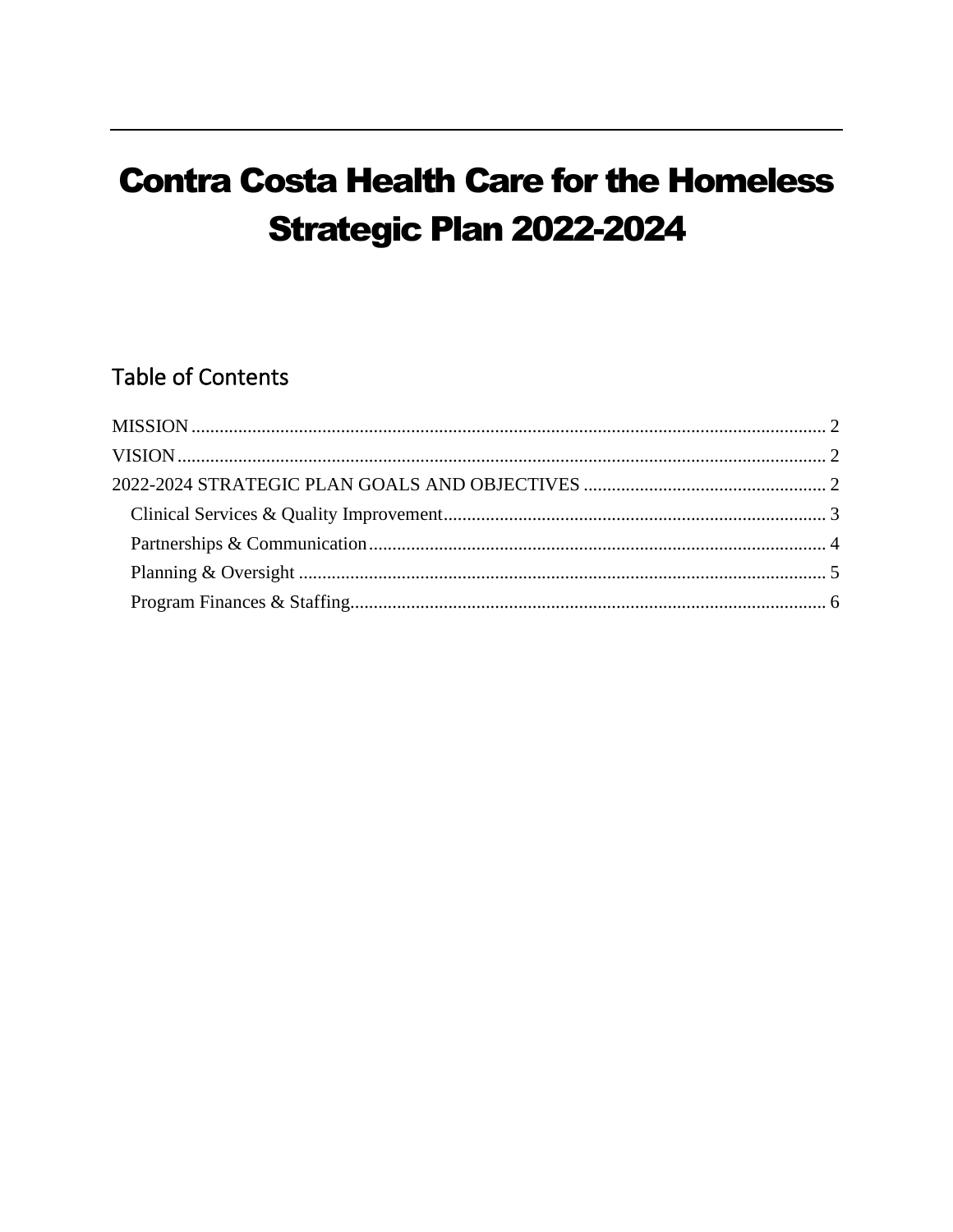#### <span id="page-1-0"></span>MISSION

Our mission is to improve the health of the homeless population in Contra Costa County by increasing access to health care with a team-oriented approach to health care that focuses on harm reduction and integration of behavioral and medical services.

#### <span id="page-1-1"></span>VISION

All persons experiencing homelessness in Contra Costa County are able to access comprehensive health care services in order to improve health status, effectively manage any chronic conditions and thrive as community members.

#### <span id="page-1-2"></span>2022-2024 STRATEGIC PLAN GOALS AND OBJECTIVES

The following goals and objectives were approved by the Healthcare for the Homeless Co-Applicant Governing Board in December 2021.

Operational oversight of the Strategic Plan is the responsibility of the Healthcare for the Homeless (HCH) Management Team, including:

- Rachael Birch, Project Director
- Heather Cedermaz, Medical Director
- Linae Young, Planning & Policy Manager
- Mia Fairbanks, Nurse Program Manager
- Michael Myette, Mental Health Program Manager
- Lauren Healy, Mental Health Program Supervisor
- Alison Stribling, Quality Improvement Team
- Gabriella Quintana, Quality Improvement Team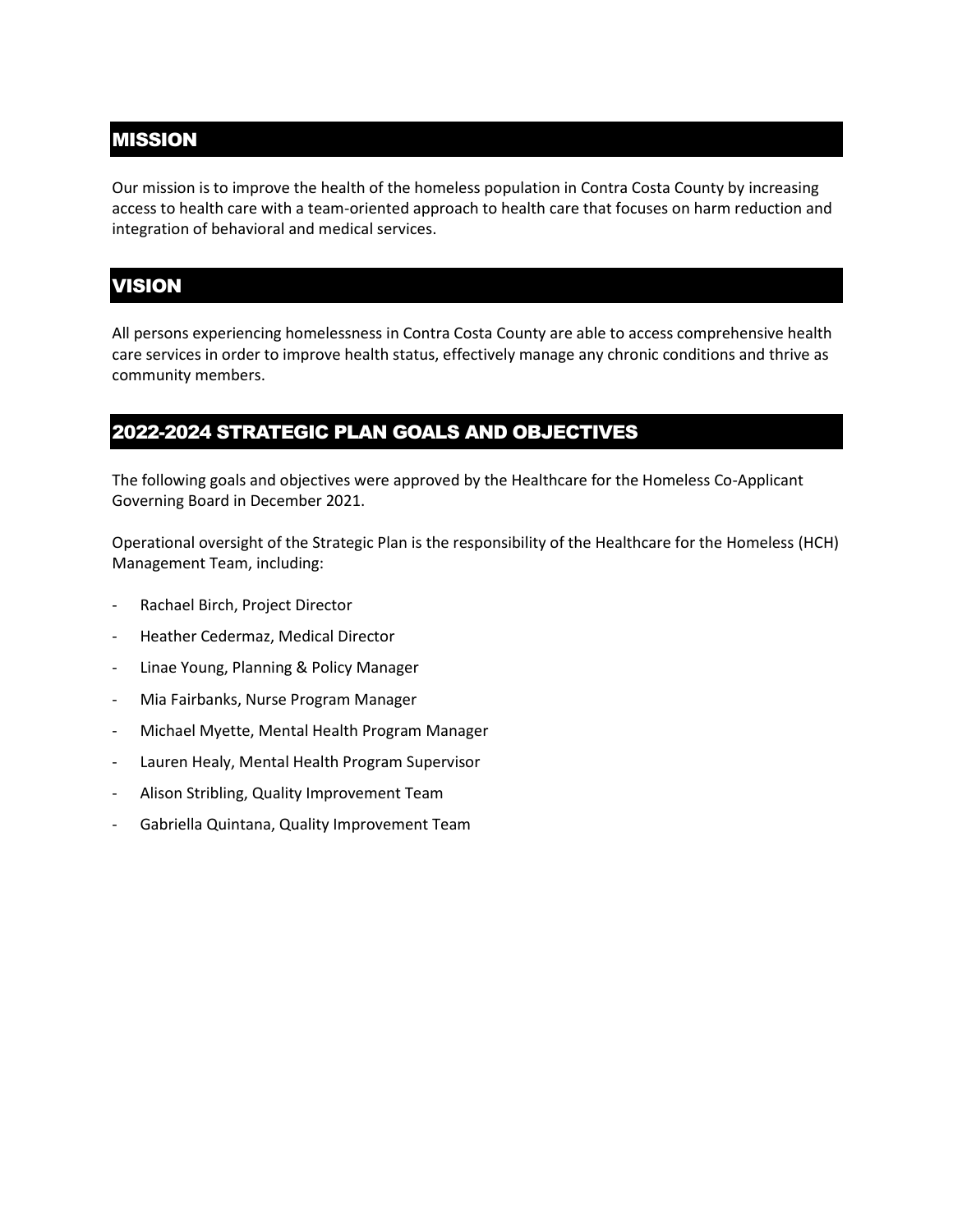## <span id="page-2-0"></span>Clinical Services & Quality Improvement

| Goal                                                                                                                                                                                                                                                                        | <b>Objectives</b>                                                                                                                                                                                         | Owner                            | Project<br><b>Status</b> | Completion<br><b>Date</b> |
|-----------------------------------------------------------------------------------------------------------------------------------------------------------------------------------------------------------------------------------------------------------------------------|-----------------------------------------------------------------------------------------------------------------------------------------------------------------------------------------------------------|----------------------------------|--------------------------|---------------------------|
| <b>Goal 1: Update Quality</b><br><b>Assurance and Performance</b><br>Improvement (QA & PI) Plan<br>to align with HRSA Quality<br><b>Measures and include</b><br>additional analysis of key<br>clinical processes and quality<br>outcome data with a focus<br>on inequities. | By 6/2022 develop a workflow, staff<br>training, and competency to assess<br>patients' social determinants of health<br>needs upon enrollment in Compass Rose<br>and every 6 months thereafter            | Heather/Mia                      | <b>On Track</b>          |                           |
|                                                                                                                                                                                                                                                                             | By 9/2022 develop a workflow to<br>identify and assist patients in<br>completing CCHS priority health<br>maintenance items including breast<br>cancer, colorectal cancer and cervical<br>cancer screening | Heather/Mia                      |                          |                           |
|                                                                                                                                                                                                                                                                             | By 9/2022 update Compass Rose Care<br>Plan Targets and staff level dashboards<br>tools to support staff in identifying<br>patients due for the above screenings<br>and monitoring of completion rates.    | Alison                           |                          |                           |
|                                                                                                                                                                                                                                                                             | By 8/2022 pilot an evidence-based<br>screening tool to assess patients for<br>trauma and provide linkage to<br>appropriate follow up care                                                                 | Mike/Lauren                      |                          |                           |
|                                                                                                                                                                                                                                                                             | Annually review & identify priority<br>clinical measures                                                                                                                                                  | Program & Board                  | Ongoing                  |                           |
| <b>Goal 2: For identified service</b><br>gaps: a) identify regulatory<br>or structural barriers to<br>implement services and<br>assess ability to remove<br>barriers b) assess and if<br>appropriate, respond to<br>funding opportunities                                   | Establish a new mobile dental clinic in<br>East County by 3/2022                                                                                                                                          | Mia                              | <b>On Track</b>          |                           |
|                                                                                                                                                                                                                                                                             | By 3/2023 submit a proposal to HCH<br>Leadership & the Governing Board with<br>recommendations for increasing<br>program capacity to address substance<br>use concerns based on identified needs          | Mike/Lauren<br>(with QI support) |                          |                           |
|                                                                                                                                                                                                                                                                             | By 6/2022 develop workflows to identify<br>and serve patients with decreased<br>cognitive capacity                                                                                                        | Heather/Mia                      | <b>On Track</b>          |                           |
|                                                                                                                                                                                                                                                                             | By 12/2022 establish a process to track<br>recently housed patients in order to<br>provide continued services and housing<br>transition support                                                           | Linae/Alison                     |                          |                           |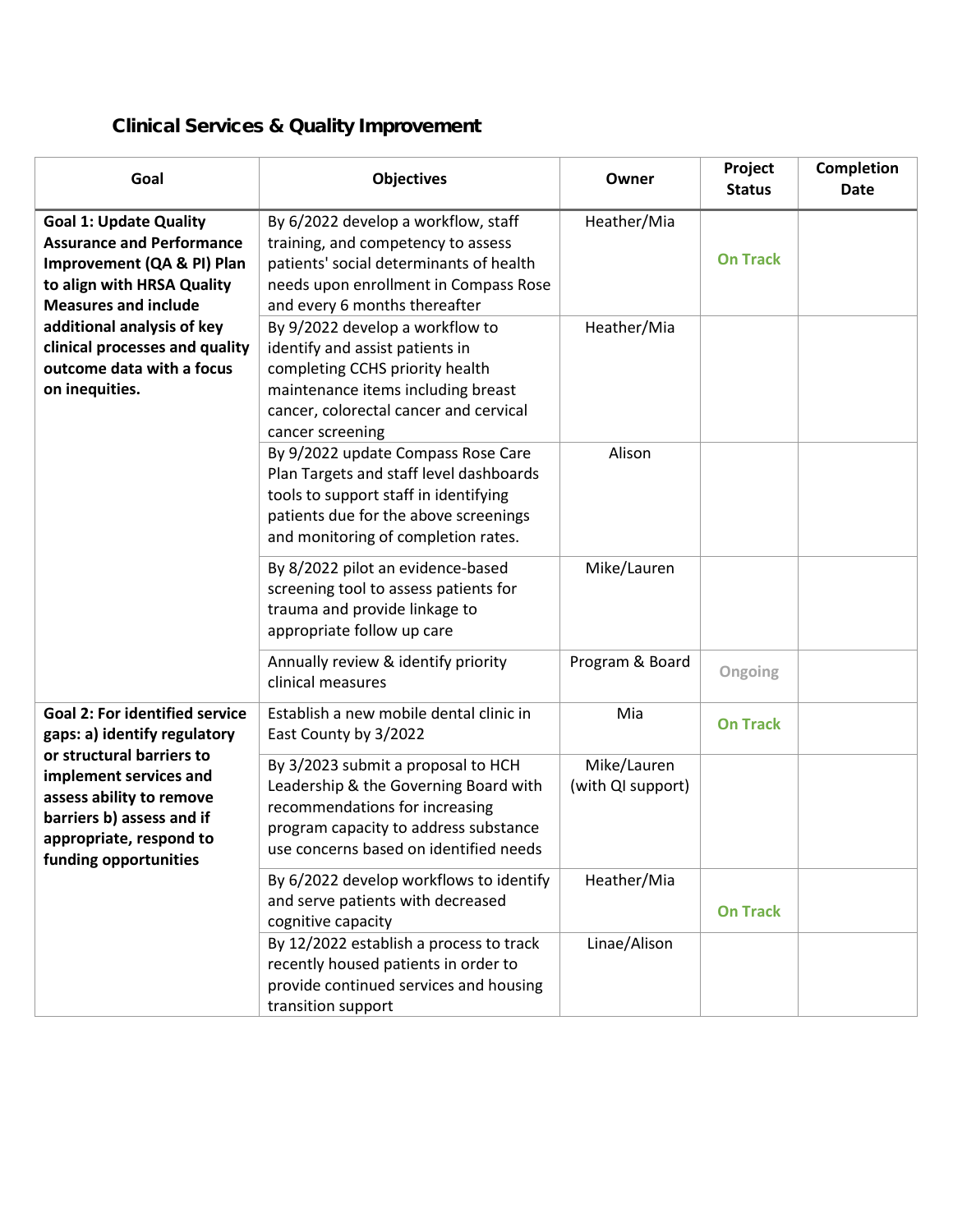## <span id="page-3-0"></span>Partnerships & Communication

| Goal                                                                                                                                                                                                                  | <b>Objectives</b>                                                                                                                                                                                                           | Owner                    | Project<br><b>Status</b> | Completion<br>Date |
|-----------------------------------------------------------------------------------------------------------------------------------------------------------------------------------------------------------------------|-----------------------------------------------------------------------------------------------------------------------------------------------------------------------------------------------------------------------------|--------------------------|--------------------------|--------------------|
| Goal 1: Improve<br>coordination with key<br><b>County partners including</b><br><b>EHSD and all CCHS divisions.</b>                                                                                                   | By 3/2022 implement monthly high acuity<br>case rounds for patients with decreased<br>capacity in collaboration with H3<br>By 9/2023 pilot a peer led group at shelter                                                      | Heather<br>Mike          | <b>Pending</b>           |                    |
|                                                                                                                                                                                                                       | sites in collaboration with H3                                                                                                                                                                                              |                          |                          |                    |
|                                                                                                                                                                                                                       | Meet with Behavioral Health by 2/2024 to<br>share the program's proposal for<br>increasing HCH capacity to address<br>substance use concerns. Discuss<br>opportunities for collaboration and<br>connection to AOD services. | Mike/Lauren              |                          |                    |
|                                                                                                                                                                                                                       | Bring identified program updates and<br>action plan to Public Health Director<br>quarterly                                                                                                                                  | Rachael                  | Ongoing                  |                    |
|                                                                                                                                                                                                                       | Maintain and improve collaboration with<br>Communicable Disease through monthly<br>case rounds and established patient<br>referral pathways                                                                                 | Heather                  | Ongoing                  |                    |
| Goal 2: Increase<br>awareness, transparency,<br>and access to program<br>services through care<br>collaboration both within<br><b>CCHS and with the</b><br>community to increase<br>continuity and quality of<br>care | By 12/2023 Establish HCH representation<br>at Public Health and CCHS level work<br>groups including social determinants of<br>health, equity, and patient safety                                                            | <b>HCH</b><br>Leadership |                          |                    |
|                                                                                                                                                                                                                       | Maintain regular communication within<br>HCH team through bi-monthly all staff<br>meetings and online discussion board to<br>promote transparency and discuss<br>successes, challenges, and barriers                        | <b>HCH</b><br>Leadership | Ongoing                  |                    |
|                                                                                                                                                                                                                       | Discuss care coordination challenges and<br>barriers at all staff meeting quarterly                                                                                                                                         | <b>HCH</b><br>Leadership | Ongoing                  |                    |
|                                                                                                                                                                                                                       | By 12/2022 Implement quarterly<br>roadshows of HCH Services and access<br>points with both internal and external<br>partners including PES, local hospitals,<br>CBOs and municipalities.                                    | Heather                  |                          |                    |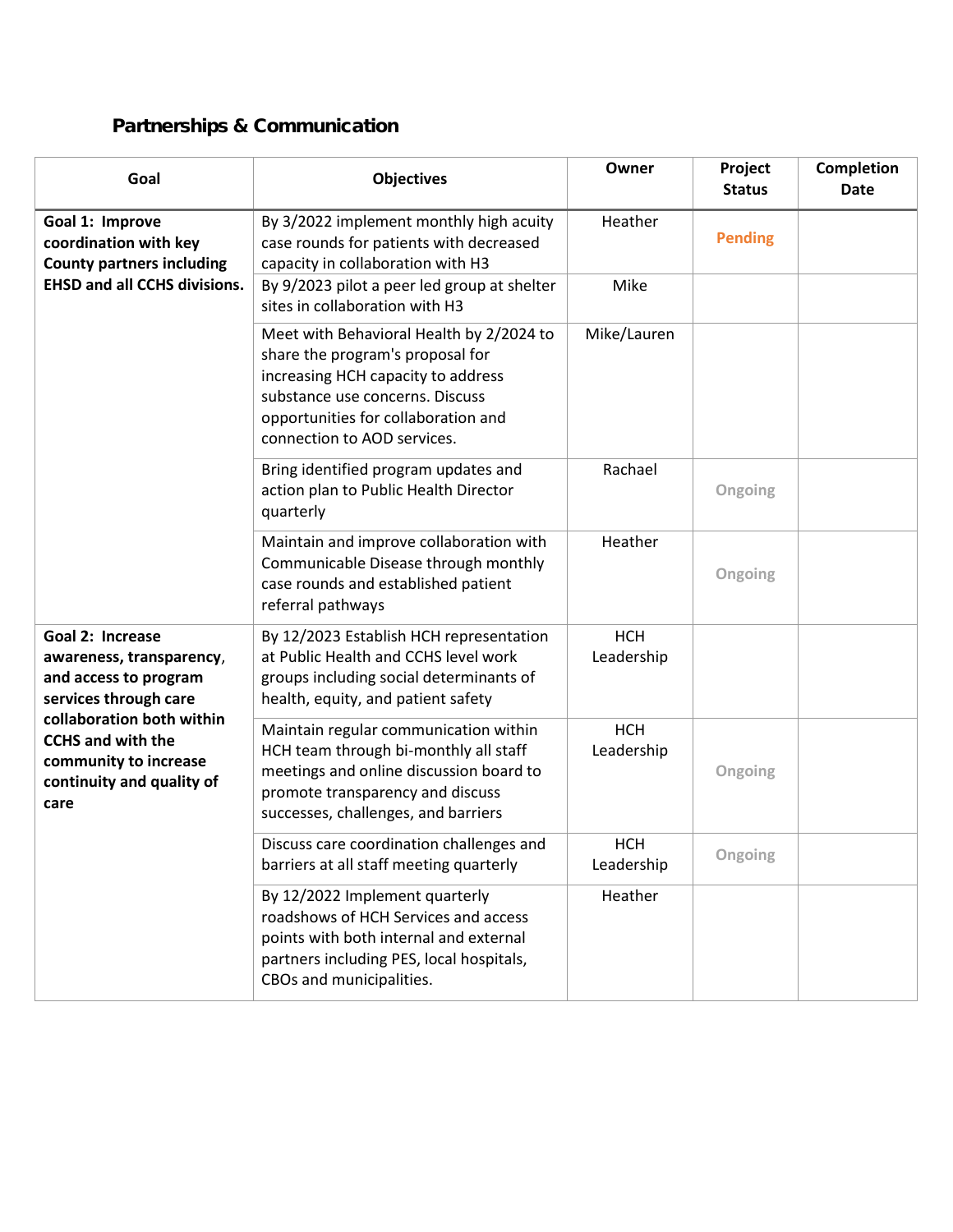## <span id="page-4-0"></span>Planning & Oversight

| Goal                                                                                               | <b>Objectives</b>                                                                                                                                              | Owner                     | Project<br><b>Status</b>                                            | <b>Completion Date</b> |
|----------------------------------------------------------------------------------------------------|----------------------------------------------------------------------------------------------------------------------------------------------------------------|---------------------------|---------------------------------------------------------------------|------------------------|
| Goal 1: Develop a<br>program level process to<br>review and prioritize<br>requests for data and/or | By 5/2022 draft a HCH QI Team Charter,<br>including a responsibility matrix, process<br>to submit data requests, and proposed<br>prioritization of work schema | Alison/Gabby              | <b>On Track</b>                                                     |                        |
| analysis.                                                                                          | Review submitted data requests quarterly<br>with the HCH Quality Improvement Team<br>and confirm priorities for the next quarter                               | Alison/Gabby              | Ongoing                                                             |                        |
|                                                                                                    | By 12/2022 Establish HCH representation<br>at Public Health Data Governance<br>Committee to ensure alignment with data<br>processes, metrics, and tools        | Alison                    |                                                                     |                        |
| Goal 2: Maintain regular<br>consumer input to inform<br>program service delivery.                  | By 12/2022 identify HCH staff members to<br>lead consumer input efforts                                                                                        | Lauren                    |                                                                     |                        |
|                                                                                                    | Complete annual patient interviews and<br>satisfaction surveys to gather consumer<br>feedback                                                                  | Gabby                     | Ongoing                                                             |                        |
|                                                                                                    | By 3/2024 pilot new, consumer input<br>opportunities for programmatic design<br>and changes                                                                    | Lauren                    |                                                                     |                        |
|                                                                                                    | By 12/2023 create consumer facing board<br>recruitment materials to promote board<br>membership to HCH patients                                                | Linae                     |                                                                     |                        |
|                                                                                                    | By 6/2022 draft and administer a board-<br>led community needs assessment to<br>gather feedback from board member's<br>home agencies and/or shared clients     | Governing<br><b>Board</b> |                                                                     |                        |
| <b>Goal 3: Maintain Board</b><br>development,<br>engagement, and training<br>for all members       | Conduct Board Assessment; develop<br>Board Onboarding, Development &<br>Training Plan by 9/2022                                                                | Governing<br><b>Board</b> |                                                                     |                        |
|                                                                                                    | Maintain monthly updates from programs<br>and board member HCH outreach to<br>programs                                                                         | Governing<br><b>Board</b> | Ongoing                                                             |                        |
| Goal 4: Develop a<br>program level plan for<br>addressing inequities                               | By 3/2022 establish HCH representation at<br>CCHS and Public Health equity work<br>groups                                                                      | Lauren                    | <b>Delayed to</b><br>12/2022 due<br>to larger<br>system<br>capacity |                        |
|                                                                                                    | Perform a health equity data analysis of<br>HCH clinical measures bi-annually to                                                                               | Gabby                     | Ongoing                                                             |                        |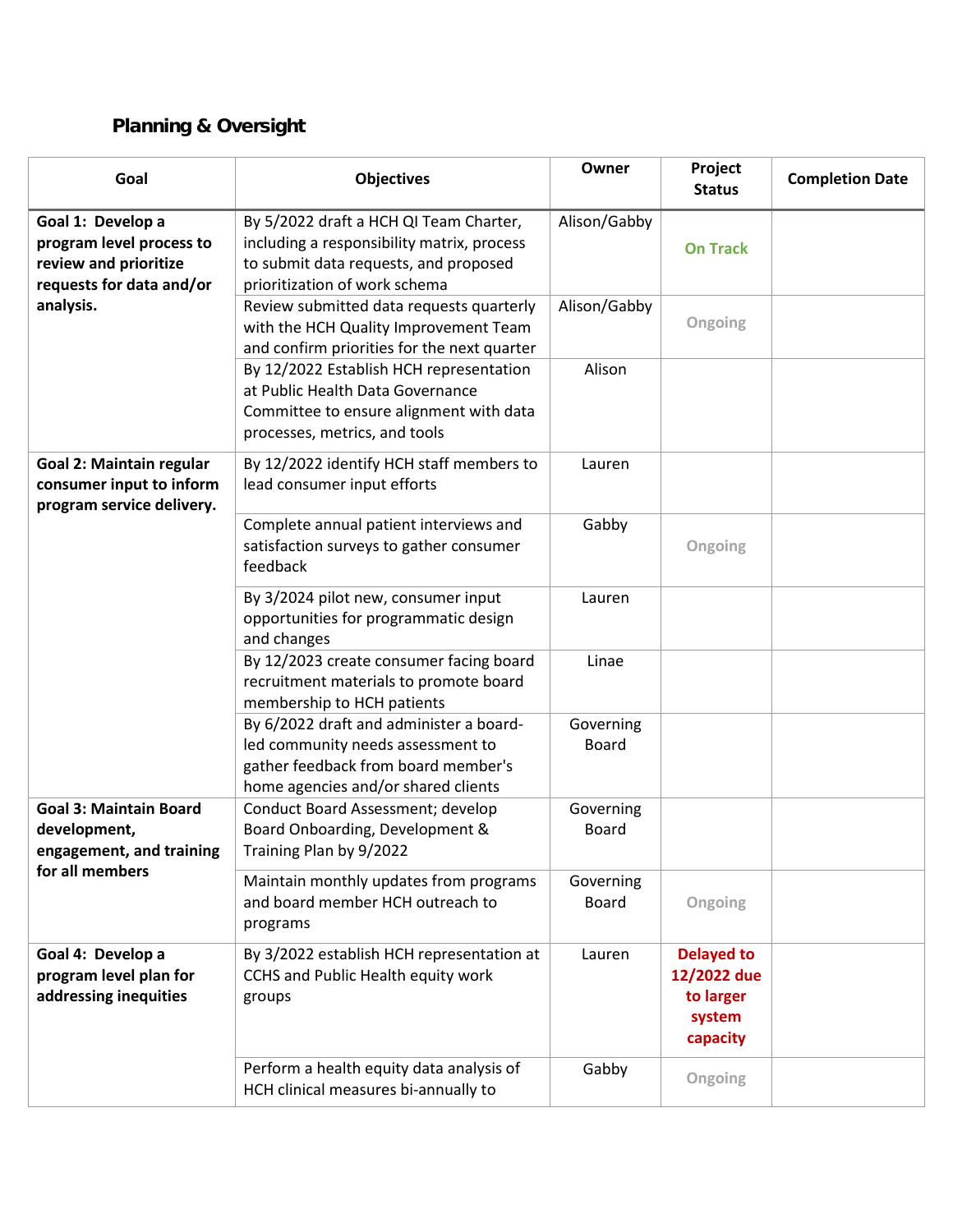<span id="page-5-0"></span>Program Finances & Staffing

| Goal                                                                                                                                   | <b>Objectives</b>                                                                                                                                             | Owner                    | Project<br><b>Status</b> | Completion<br><b>Date</b> |
|----------------------------------------------------------------------------------------------------------------------------------------|---------------------------------------------------------------------------------------------------------------------------------------------------------------|--------------------------|--------------------------|---------------------------|
| <b>Goal 1: Continue to</b>                                                                                                             | Track percent of eligible Medi-Medi                                                                                                                           | Gabby/Alison             |                          |                           |
| ensure all patients are<br>enrolled in insurance<br>programs.                                                                          | patients enrolled in Medicare part D by<br>11/2022                                                                                                            | (QI Team)                |                          |                           |
|                                                                                                                                        | By 6/2022 establish a Compass Rose<br>workflow to support patients with<br>insurance program enrollment.                                                      | Linae/Mia                | In Progress              |                           |
|                                                                                                                                        | By 9/2022 establish a Compass Rose<br>workflow to notify staff of open<br>enrollment annually                                                                 | Linae/Mia                |                          |                           |
|                                                                                                                                        | Decrease uninsured patients by 2.5% by<br>12/2024 relative to 2022                                                                                            | Alison                   |                          |                           |
|                                                                                                                                        | By 12/2023 develop a workflow to refer<br>patients with lapsed coverage upcoming<br>Medi-cal redetermination to SSPAs.<br>(Social Service Program Assistants) | Alison                   |                          |                           |
| <b>Goal 2: Monitor state and</b><br>national reimbursement<br>and funding opportunities<br>to support and augment<br>current services. | Apply for any applicable HRSA grant<br>opportunities to support and augment<br>current services.                                                              | Rachael/Gabby            | Ongoing                  |                           |
| <b>Goal 3: Maintain</b><br>resources needed to meet<br>operational demands                                                             | On a quarterly basis report out on<br>program staffing needs to the Board                                                                                     | <b>HCH</b><br>Leadership | Ongoing                  |                           |
|                                                                                                                                        | Annually update HCH operating budget<br>to meet identified program needs                                                                                      | Rachael                  | Ongoing                  |                           |
|                                                                                                                                        | By 12/2024 increase visit revenue by 5%<br>outside of the COVID-19 public health<br>emergency (as determined by CMS).                                         | Rachael                  |                          |                           |
|                                                                                                                                        | Maintain monthly trauma informed care<br>and equity workgroups for all staff                                                                                  | Mike/ Lauren             | Ongoing                  |                           |